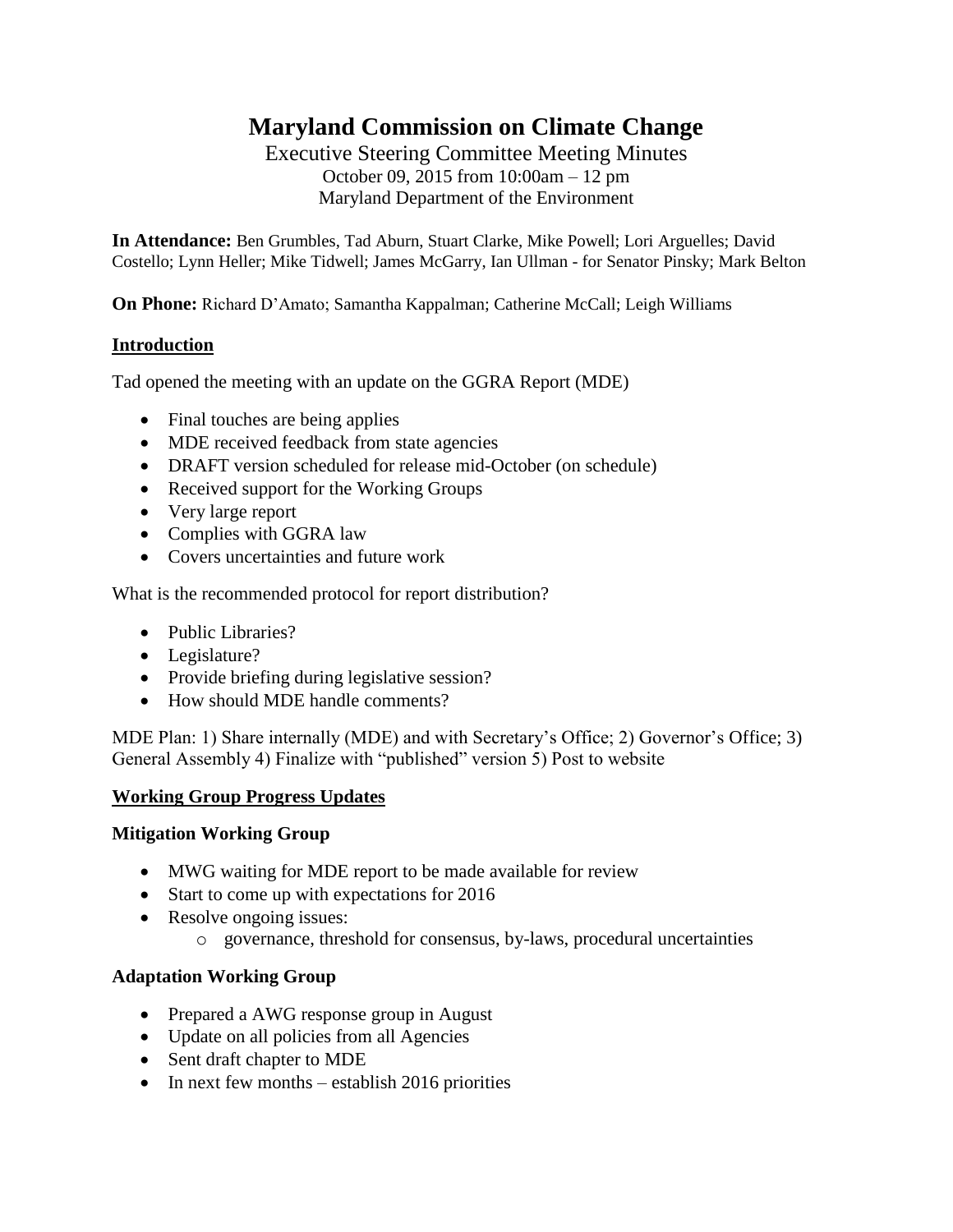Sec Grumbles: must highlight importance of prioritizing Adaptation and assisting local government in preparation

## **Science Working Group**

- Don Bosche provided MDE with an "Update on the Science" chapter for report
- Need to start working on "emerging issues"

# **ECO Working Group**

- ECO working group met 10/8 MDE contributed
- Need to appoint new members
- Need to ensure there is diversity in membership
- Lori distributed roster (see handouts)
- Need better business sector participation o someone should contact Chamber of Commerce
- Fall Outreach Sessions: November timeframe need to set-up
- Late November GGRA report will be available and public will respond early December
- Need 5 sites for meeting around the State
- Mindful of legislation session (January)
- House and Senate will be briefed on report
- What will the media strategy be for report briefing?
	- o Stand-alone event?
		- o In Annapolis?
		- o State-wide briefings?
- Transparency is key to MCCC success. Need website to receive comments
- What should the MCCC messaging be?
- Add MCCC website to the existing MDE website?
- Maybe an improved MCCC website?
	- o Third party manages?
	- o Who controls content? MDE?
	- o Should ECO working group manage website?
	- o Will comments be accepted?
	- o Need procedural items finalized

Small group of Commissioners need to brief Sec. Grumbles on all options for MCCC website

- Oversight
- Transparency
- Accessibility
- MDE management of website is preferred
- MCCC needs to be the independent voice

# **MCCC Report Writing Update**

Report Drafting and Review Proposal: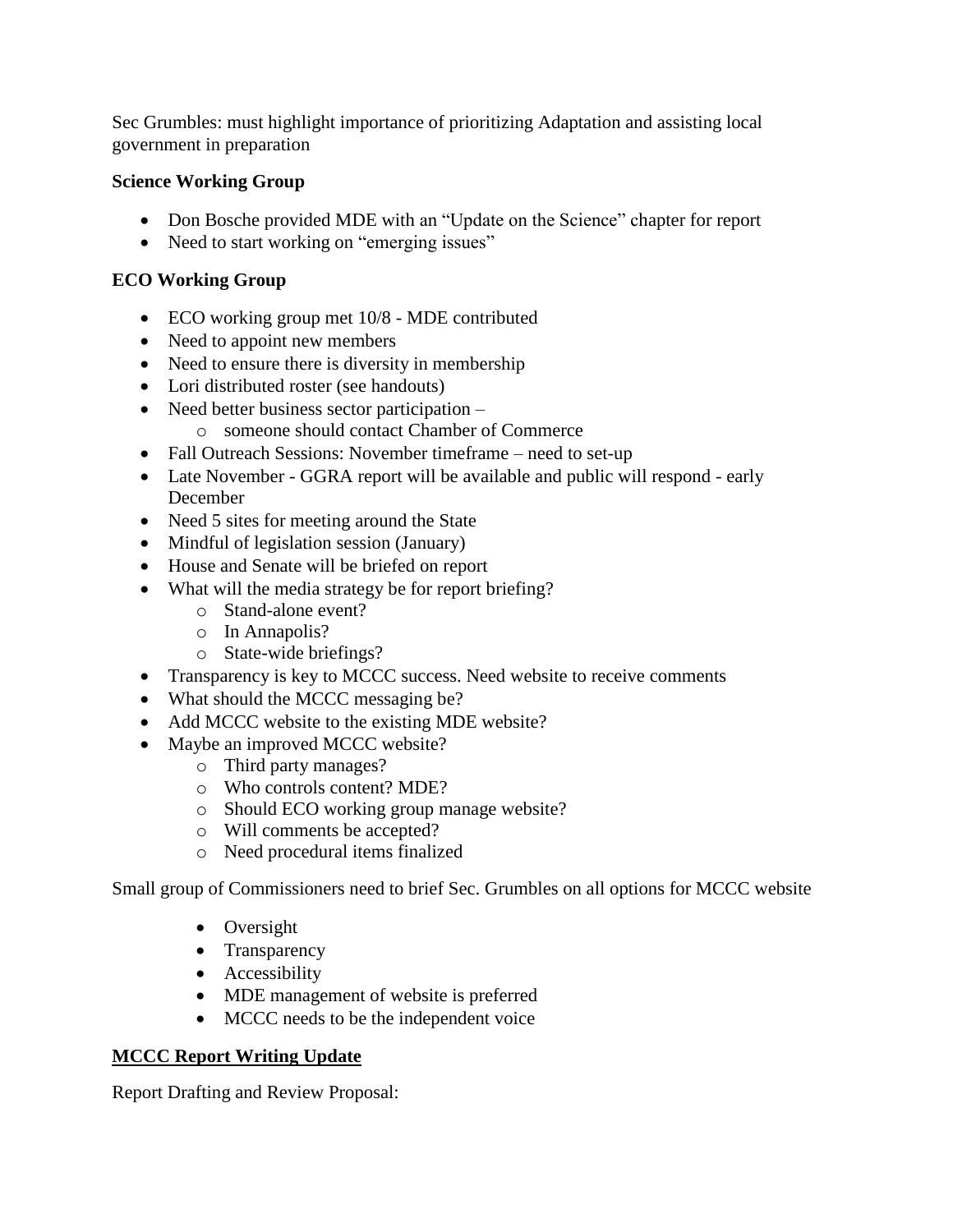1) Sam K. drafts MCCC report

- 2) Lynn and MDE review
- 3) MCCC Chairs review
- 4) Report writing reviews
- 5) Working groups review

Note: Chapters 2 & 3 did not follow this protocol

### **Next Steps:**

- Need to see MDE report
- Decide on issues of substance
- Progress to date
- Uncertainty
- Include future goal?
- Need consensus on a process to make recommendations on issues of substance

### Goal-setting Update

- Can MCCC get a consensus on future goal?
- Resistance in business community for 35% goal
- 35-45% is a big gap to close
- Mike P. is meeting with Chamber of Commerce to discuss goal
- In the past, MCCC moved forward without consensus
- Science suggests  $45\%$  is prudent
- If there is discussion about not making 25% goal, the future goal discussion will be impacted negatively
- MDE "straw man" is possible.
- Commissioners will work hard to get consensus
- 45% with economic benefits is possible
- Range Concept worth discussing further
- Role of Federal programs is significant they alone get us close (about 32%)
- Transportation sector is still under-performing but will gain momentum by 2020
- Market Forces? NG and VMT will contribute
- Need to remember Adaptation

### Future Meetings

- Steering Committee to meet on consensus  $-10/22$ ?
	- o Can we get better participation at Steering Committee meeting?
- Report Writing Group (call) before  $10/22$
- 10/29: What is structure of meeting? Agenda? Include recommendations?
	- o Tad's Proposal: 1) discuss MDE report 2) report writing for MCCC report 3) Consensus document 4) Working group updates
- Last 2015 meeting? Ideally not
- Need to include Future work as an agenda item